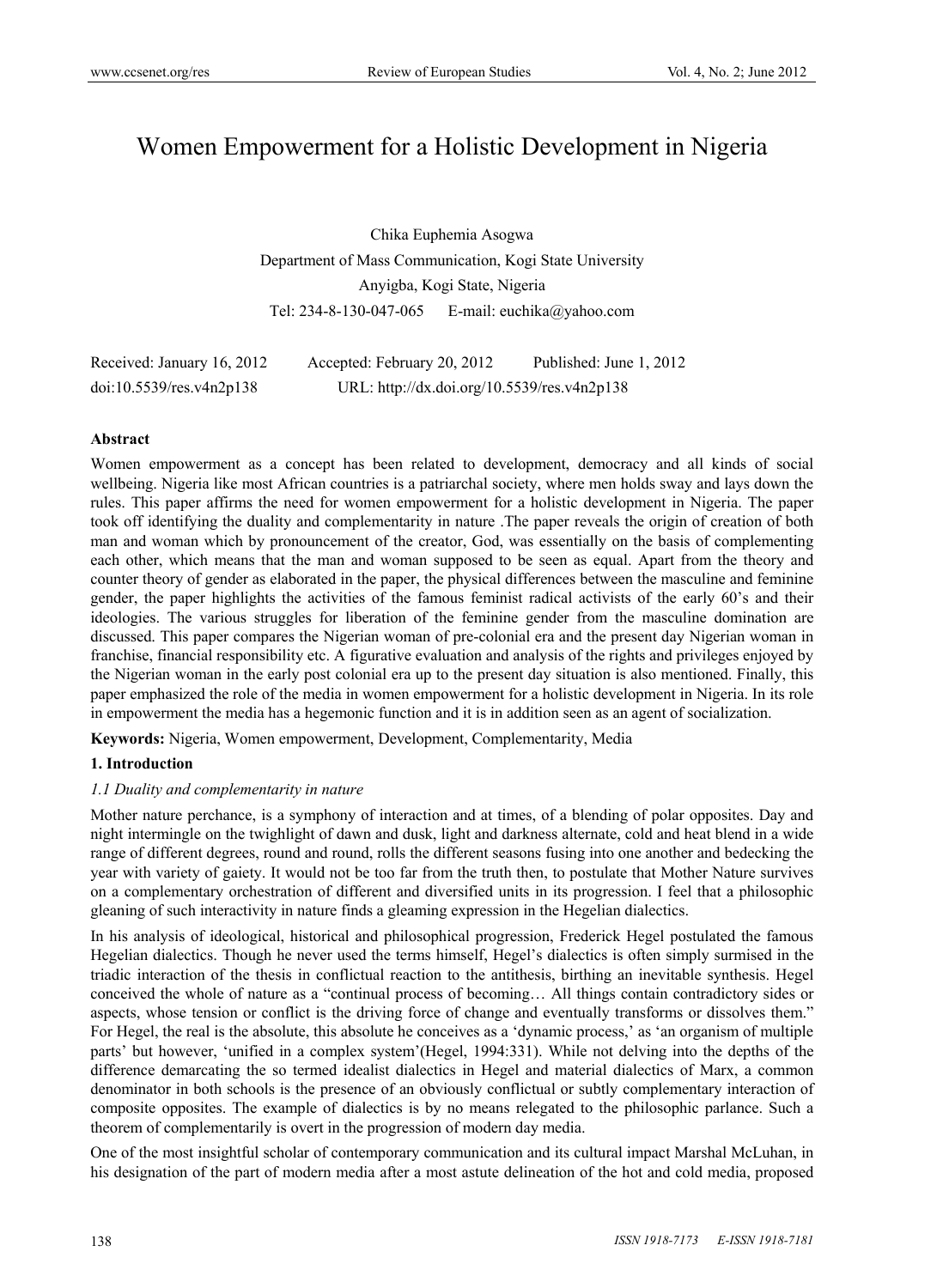his philosophy of the convergence of the media under the hybrid energy. According to McLuhan (1994:55), the 'hybrid of two media is a moment of revelation from which new form is born.'

# *1.2 Diversity and complements in human nature*

The creation of man and woman is Common to most cosmogonies. However, the multiplicity and myriads of myths not withstanding, complementarity of different units finds its explicit expression in the creation of humanity. This however, does not negate the fact that some creation myths represent the woman as subservient to the man. This forum however, enjoys a common credo; as such, I shall recourse to its creation tale.

'Male and female he created them,' the bible simply states (Gen 1:27). Without resorting to an exaggerated exegesis, suffice to say that the simple articulation male and female ipso facto entails and expresses some difference. At the lowest level of argumentation, in spite of the plethora of thesaurus, none equate 'man' as a synonym to 'woman.' Though man was created and immersed in a sea of creatures, scriptures does not mince word in defining man as lonely (Gen 2:20). And to stay this solitary emptiness, the creator in his wisdom declares, "It is not good for man to be alone, I will make him a helper fit for him" (Gen 2:18). According to Pope John Paul 11, "the creation of woman is thus marked from the outset by the principle of help: a help which is not one-sided but mutual." This 'help' the Pope noted has no reference to 'acting in time but a state of being'. He further added "Woman complements man just as man complements woman: Men and women are complementary. Womanhood expressed the "human" as much as manhood does, but in a different and complementary way" (John Paul 11, No. 7). Elaborating further on the command to procreate and perpetuate the human species (Gen 1:28), the Pope emphasized the fact that 'man and woman alike share equal responsibility from the start.' (John Paul 11, (a) no 8). The woman is another "I" in a common humanity. (M. d. 6). This biblical foundation furnishes us with an 'essential equality of man and woman'. In the anthropology of John Paul II, the unity of the two (man and woman) implies that both are called from the beginning not only to exist side by side but they are called to exist mutually complimenting another (m d 7). The primal bi-polarity of the male and female is the primordial dialectical relationship imaging the communion of the trinity and patterning a paradigm forever in human relationships of love, marriage, family and also at the solid foundation of the society as a whole.(Guzman Carriquiry, 2006: 181).

## **2. Counter Theory of Gender**

The uni-duality of man and woman epitomized in the Christian anthropology has come under fiery attack in recent times. More so, this attack is rendered more grievous, perpetuated in the name of liberation of the feminine by renown feminist.

There have been two strong waves in the promotion of feminism. The first is the suffragist movement which began in 18th century headed by persons like Mary Wollenstonecraft (1759-1799). This movement panted for the active and equal participation of women in society. Like a being whose desire has been satiated and whose thirst assuaged, it slept the sleep of a fulfilled dream. The second wave which arose under the cultural stimulus of the social revolution and civil right march in the 60s had a radical and boisterous nature. It aggressively advocated the sexual liberation of women without bounds. It favored the rise of organizations such as planned parenthood of Margaret Sander, organization for women with Betty Freidan: as first president and author of the feminine mystique, Susan Browsmiller (author of feminism), Gloria Steinem and Germain Greer. As a motion to liberate the woman from the shackles of biological determinism, this movement generated the use of term gender. This term was used by Ann Oakley and other feminist in the 70s. Under gender feminism, Sexual differences tended to be downplayed and denied under the periscope that there are just mere historical and cultural conditionings enslaving the woman in pseudo maternity and limiting maternal obligations.

According to Lucetta Scaraffia "We have moved away from two different but complementary roles, each needing one another, to a kind of 'unisex' role, more akin to the male role, with the result that complementarity has been replaced by competition between men and women…it is obvious that when, in the name of individual freedom, the bulkheads separating sex-determined roles collapsed, women chose to take on the role which enjoyed the highest social and financial prestige: the male role, abandoning the woman's place. (Lucetta Scaraffia 2006:15-18) According to the Director of the "San Luigi dei Francesci" Cultural Center in Rome, this is ushering in 'breakdown in many fields of every distinction between men and women, to the point of introducing the theory of gender, which holds that a person can decide at will whether to be a man or woman'. (Vincent Aucante, 2006:23)

This radical feminism has exerted an immeasurable influence on the western world provoking nothing short of an 'anthological cataclysm'. feminism occasion a cultural chaos and 'shifted western culture away from the family to the couple, from the spouse to the partner, from the person to the individual, from love as a gift to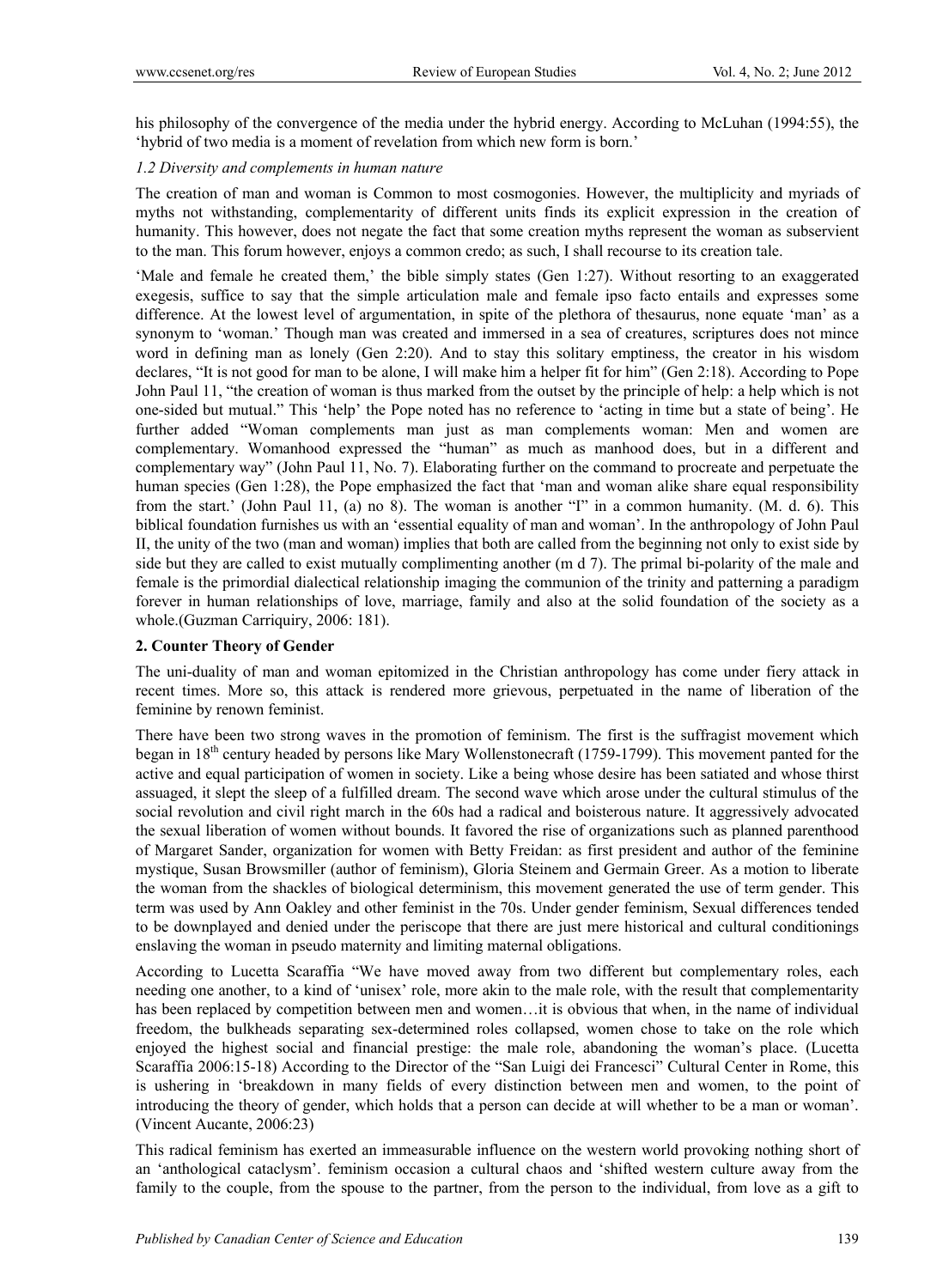egotistical self seeking, from happiness to pleasure and from free-giving to possession (Marguerite Peeters, 2006:75). Still tracing the track of the impact of the radical feminism on modern culture, Giulia Paola Di Nicola and Attilo Danese: universities professors and founder of *Centro Internationale Ricerche Personaliste, Teramo*, added that outside the rising rate of divorce and the failed marriages, "we are also witnessing an increase in the numbers of disturbed identities( increased violence, homosexuality, frigidity, anorexia and bulimia, a rise in female prostitution and corresponding increase in demand for it from men.( Giulia Paola Di Nicola, 2006: 155). John Paul II with deep insight tagged this 'masculinization of the feminine' (John Paul II (b) No: 7). It is like the prophecy of John Paul II is coming through. He had warned that woman under no pretence of liberation should appropriate characteristics contrary to their own feminine originality. This may not lead to fulfillment but deform and lose what constitutes their essential richness of the woman. (D. M. No 7). Forty years after women bought the feminist ideology of the 60s, Karma Swanson-journalist and co-editor of the 'mujernueva- opined that women are reconsidering their stance as the price they have to pay in terms of 'instability of relationship, more work, depression and frustrations, women are twice today to be single mothers. Twelve million American women suffer depression, anxiety and disorder and 2.7 million women suffer from alcoholism.' Simply she concludes feminism under the umbrella of masculinization of the woman simply no longer sell (Karma Swanson 2006: 43). We may say then, that there is a gradual, reluctant but steady retracing of steps to the Christian anthropology.

### *2.1 Duality and diversity*

In his letter to women, Pope John Paul II stated very clearly the existence of a diversity of the nature and roles of the woman as distinct from the man. In his words, "woman and man are marked neither by a static and undifferentiated equality nor by an irreconcilable and inexorably conflictual difference. Their most natural relationship, which corresponds to the plan of God, is the "unity of the two," a relational "uni-duality," which enables each to experience their interpersonal and reciprocal relationship as a gift which enriches and which confers responsibility. (No 8). Further on in the same letter, the pope states that this diversity does not include prejudice to the woman. Provided this diversity is not the result of an arbitrary imposition, but rather an expression of what is specific to being male and female (No. 11).

## 2.1.1 Physical differences

One of the arenas in which the difference between man and woman is most prominent is in the camp of the physical difference. Not Even the most avowed enemy of sexual discrimination can deny that men and women have different physical make up. The physical differences are rather too overt to be explained away in the logic of nurture and culture. I subscribe very much to the delineation of the physical differences by Nicholson (1993:40). Some of these physical attributes can really be measured: anatomical sizes are not philosophical convolutions but tangible facts. Bigger torso and muscular build are hall marks of men. Man has a thicker and stronger skull compared to the woman. While the woman is more endowed with 'four times as many brain cells connecting the right and left side of their brain'. This implies that women have more access to both sides of the brain while men rely more often on the left brain to solve their problems. Women can focus on more than one problem at one time and while man tends to focus on one at a time. Men are more endowed with larger lungs, more powerful hearts and more hemoglobin. This implies that men can take in more oxygen, pump that oxygen round the more easily. It's not surprising then that the average male has more stamina than the woman (Nicholson, 1993:41). However because of the continuous chemical and hormonal fluctuations in her body, the woman has muscles which can survive more changing environ in which hormonal levels rise and falls. According to Nicholson, when taken for jogging, the heart of the untrained man pumps 100 milliliters of oxygenated blood while that of the woman makes 75 milliliters. After training, the man pumps 160 milliliters against she, 110 milliliters. A similar difference exists between the male and female rate of extraction of oxygen. The man extracts 50 milliliters before training and 84 milliliters after training while the woman extracts 40 milliliters of oxygen before training and 70 after training (Nicholson, 1993:45). While a trained woman may outrun the untrained man, equating a trained man with a trained woman, the man has more to his side on physical strength. The difference between men and women provides functional advantage. Strength could be nature's 'gift to man but women have a definite edge when it comes to survival'. The slow ability to consume oxygen becomes a life saver in the eventuality of scarcity of food and the greater fat in the woman becomes a resource in the day of drought. On the same plain of survival, it is worth noting that men are more vulnerable physically than women. The ratio of conception is between 107 to 124 Males to every 100 females. But the male embryo has greater tendency to spontaneous abortion and other hazards like asphyxiation. Prenatal complications are more common in boys. Men are more likely to suffer occupational hazards and accidents than women. While women are more likely to suffer from cancer of the reproductive organ and hormone related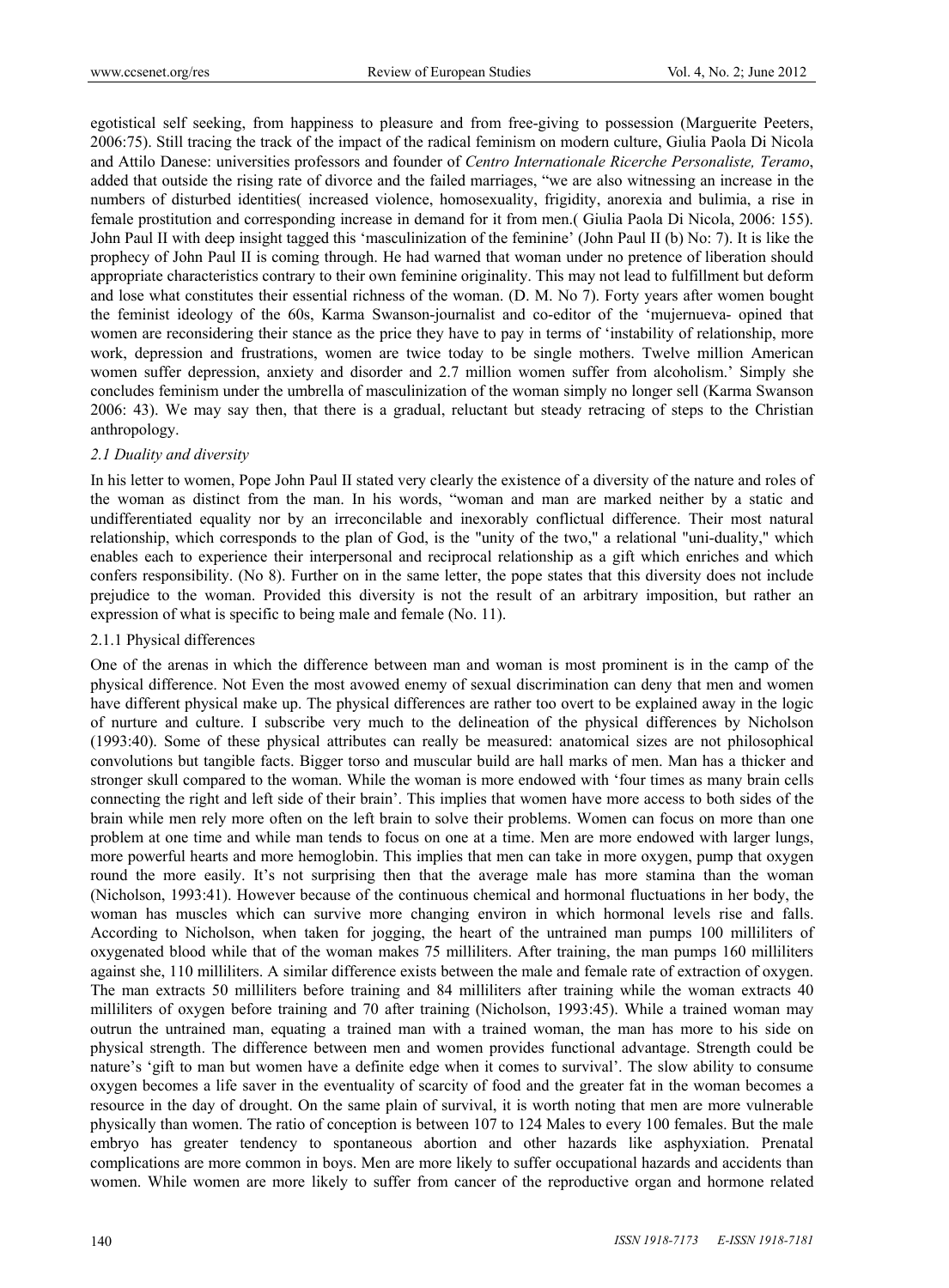diseases like diabetics, men are more susceptible to other forms of disease like heart attack, strokes and disorders of the respiratory system like bronchitis and emphysema. The balance of population which favored the baby boy is overturned in old age so that at 70 there are two women for every surviving man (Nicholson, 1993:55). The difference of the sexual organs is another obvious and major one.

According to the psychoanalytic school of thought, the profound difference that exists between the man and the woman is a predisposition and predilection that has its font in the human anatomy. For this school of thought and based on the experiments of Erik Erickson, the girls are thought to emphasize the inner and the boys' outer space. To prove this point, Erickson holds that men's 'accomplishments in the conquest of geographic space and of scientific fields and in the dissemination of ideas speak loudly for themselves and confirm traditional values of masculinity' (Erikson, 1968; 273).

## 2.1.2 Problems

Problem solving means different things to men and women. While for women discussion and sharing a problem is an opportunity to explore, and deepen relationship with the partner, for men it is an occasion to demonstrate competence. While for the woman how the problems are solved has more significance for man it is solving the problem effectively. While the man tends to distance himself from the problem and has a linear approach of one problem at a time overlooking subtleties, the woman has a more collective and interconnected view of problems, with ability to greater multiple processions.

# 2.1.3 Memory

While women seem to have an enhanced capacity to remember event with strong emotional content, men tend to recall using strategies that depend on reconstructing the experience of terms of elements or activities that took place. Men remember more events associated with strong competition or physical activity. What defines a valid relationship for men differs from women. Men feel greater proximity to their partners in 'shared activities, e,g sports, competition, outdoor or sexual activities that are physical, women are more at home through communication, dialogue and intimate sharing of experience, emotional content and person perspectives.

According to a Nigerian author Chinweizu, in this delineation of the male and female powers he writes, whereas "male power tends to be confrontational and direct, female power tends to be subtle, manipulative and indirect. Whereas aggression is the hallmark of male power, manoeuvre is the hallmark of female power. And where man is the great physically aggressor, the female is the great psychological manoeuvre." In the face of resistance, the male power 'barks, command and pummels' female power 'whispers and manipulates' (Chinweizu, 1990: 45).

In all these probable delineation of traits, I lean more to the diversity of roles as presented by the Pontificium Consilium Laicum. According to the compendium of resources garnered by the Consilium at the end of one of its seminar, this seminar based its delineation of roles and differences in predisposition as offshoot of the hermeneutics of the body. According to this document " the art of deciphering and responding to the signals sent out by the body gradually builds up our destiny across the years …There is no doubt that the two genders, through their bodies, express a different tonality in the way they exist in the world".(Giullia Paola 2006: 157). *The horizon of reciprocity in the family* one of the papers of this seminar delineated the difference between man and woman in five camps:

## 2.1.4 Relationality and self affirmation

There is a paradigm of meanings that issues from the procreative process in women. Certain anatomical attributes peculiar to the woman predisposes her as "a being for". "The umbilical cord which unites the mother and child, and makes them interdependent, disposes them not to lose sight of the integral nature of the person and environmental contexts overcoming false dichotomies, fragmentation and hierarchisation…" (Guilia di Paola, 2006; 158). From this stand point, one may infer that the female has more predilections for that which 'strengthens bonds' and the promotion of integration. The masculine side to this preference for self assertiveness, 'the tendency to externalize and give visibility to one s own potential'. (Giulia di Paola, 158)... As such, that self confidence and self esteem in one's ability 'are therefore valid prerequisites for guaranteeing personal maturity and strengthening the man's capacity to relate to others, though it is not an exclusive preserve of men.

## 2.1.5 Limits and combating limits

The woman has more keen and acute sense of personal limitations: a responsible awareness that has its foundation in her experience of life from her body. One can hardly determine the metabolism of one's with certitude. It is particularly important for girls to fully comprehend 'this limitation in order not to simply endure the rhythm of their own body'. This knowledge seems to enkindle in women a greater appreciation of interdependence. For the man, from the experience of his physical attribute of strength, man seems prone to fight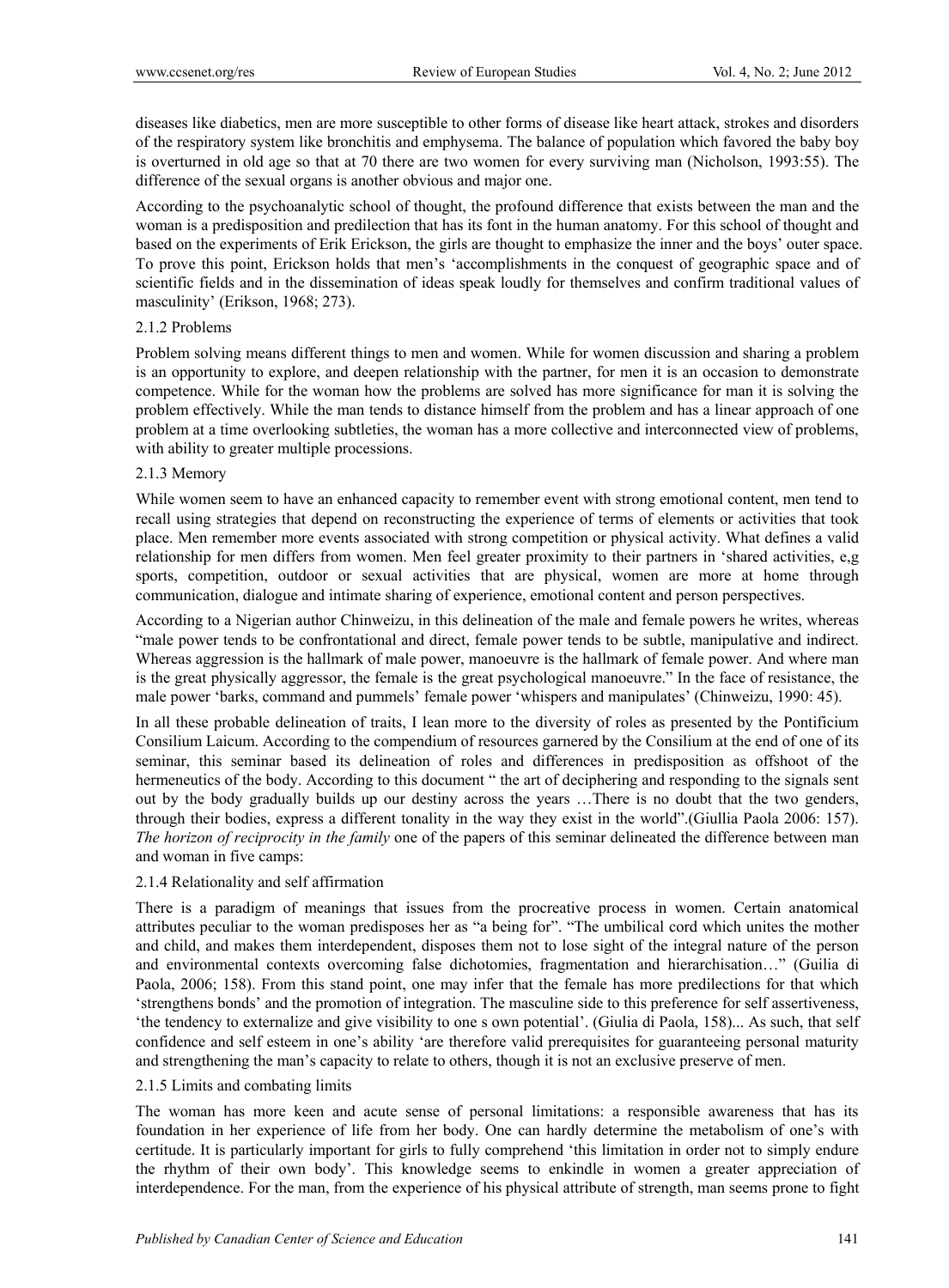and struggle against limitations engendering a certain proneness to 'a sense of duty and to defend oneself and one's territory'.

## 2.1.6 Care of life and dynamism of life

The woman seems to have a certain proclivity to the care of life arising from her experience of maternity. This is confirmed in the feminine ability to nurture through the placenta, breast feeding, cooking and distribution of food, accompanying loved ones in difficult moments, care of new born babies not in the imposition of rules of conduct, but of offering a safe world, mothering, encouragement, looks that speaks of appreciation and love, instilling confidence and supporting the hesitant steps of growing up (Giulia di Paola, 2006; 163). In the care of a being so fragile as a baby by the loving hands of a woman, the woman "experiences a transition from being for herself as an individual to being with and for someone else". This seems to prepare the woman as person with greater tendency to foster relationship (Giulia di Paola, 2006; 163). No one denies the fact that caring is common to men and women, but it seems women develop a stronger affinity to what is fragile to the point of driving them to heroic acts. The male is more given to a 'typical vital dynamism'-taking delight in adventure and displaying curiosity in everything. According to this stand, man learns nurturing and fatherhood from motherhood (Guilia di Poala, 2006; 164 -167).

## 2.1.7 Feminine flexibility and masculine normativity

The woman has a stronger proclivity to relations. While she can obey rules within the confine of structures, she has a higher tendency to act against structural rules when 'essential values and affections are at stake.' Issuing from this tendency is 'necessary detachment from structures which makes it possible to reach out to people beyond bounds of their social status'. Applied to the religious life, 'they are less concerned with rules and institutions and more concerned with the spiritual, affective and mystical relationship with God' (Giullia di Paola, 2006; 167). The male counter part seems to be given more to 'organizing social life by producing new rules on a rational base to guide behaviour'. In a research conducted by Jean Piaget and Gilligan, the boys are more concerned with rules, while the girls are more interested in relationships in children games (Giulia di Paola, 168).

# 2.1.8 The positive face of pain and determination to defeat evil

The woman's experience of the pangs of pain at birth could be harrowing. At labour, the woman's body is 'overwhelmed with pain, it entails a laceration and separation. The cries of the mother and child "express both the celebration of the conclusion and the beginning of both pain and the triumph of life over death." (Guilia di Paola, 2006: 170). It is an experience of the motherhood of Christ. For Erickson, the woman is a "dolora" in a special way.(Erikson,1968; 284) The experience of pain instills in us and more so the woman-'whose body becomes a special sign of the mystery of life triumphing over death', that suffering is pregnant with the promise of greater joy. The man however, is opposed to enduring the pain; men tend to view pain as something to be overcomed and dominated as soon as possible. (Guillia di Paola, 2006: 171)

What we have tried to chronicle so far, is an adventure in the atomization of the very probable differences between men and women on the grounds of predilection but not of exclusive reserve, on the percentage of average rather than inclusive preserve. Each sex can and do from time to time transcend itself to feel and to represent the concerns of the other but this does not negate the presence of certain predispositions more peculiar to one sex. Having seen these differences, we may ask how do they co-exist?

#### **3. Diversity yet Mutual Complementarity**

Like diverse notes on the scale of music, the differences in man and woman works not so much to conflict as to complement. According to the document by the United States Conference of Catholic Bishops on man and woman, the conference attest clearly that though man and woman are different, they are equal and fulfill each other through their natural differences, "these differences are constructive and complementary the document noted (Document of Man and woman in USCCB). This complementarity according to Stanislaus Ryko (2006:7), is not limited to the physical but it is also ontological. 'it is only through the duality of the masculine and feminine that the human finds full realization' he emphasized.

There have been a tendency doting the part of history that tends to characterize the woman as weak because of the peculiarity of her predilections, this however is not true because in her so termed softness is her power. Neither is the woman therefore less active in society simply because her virtues are not those defined as champions. We however, cannot forget the hegemony of patriarchy that participates in the game of life and stands as the judge over what is worthwhile and not in the same game.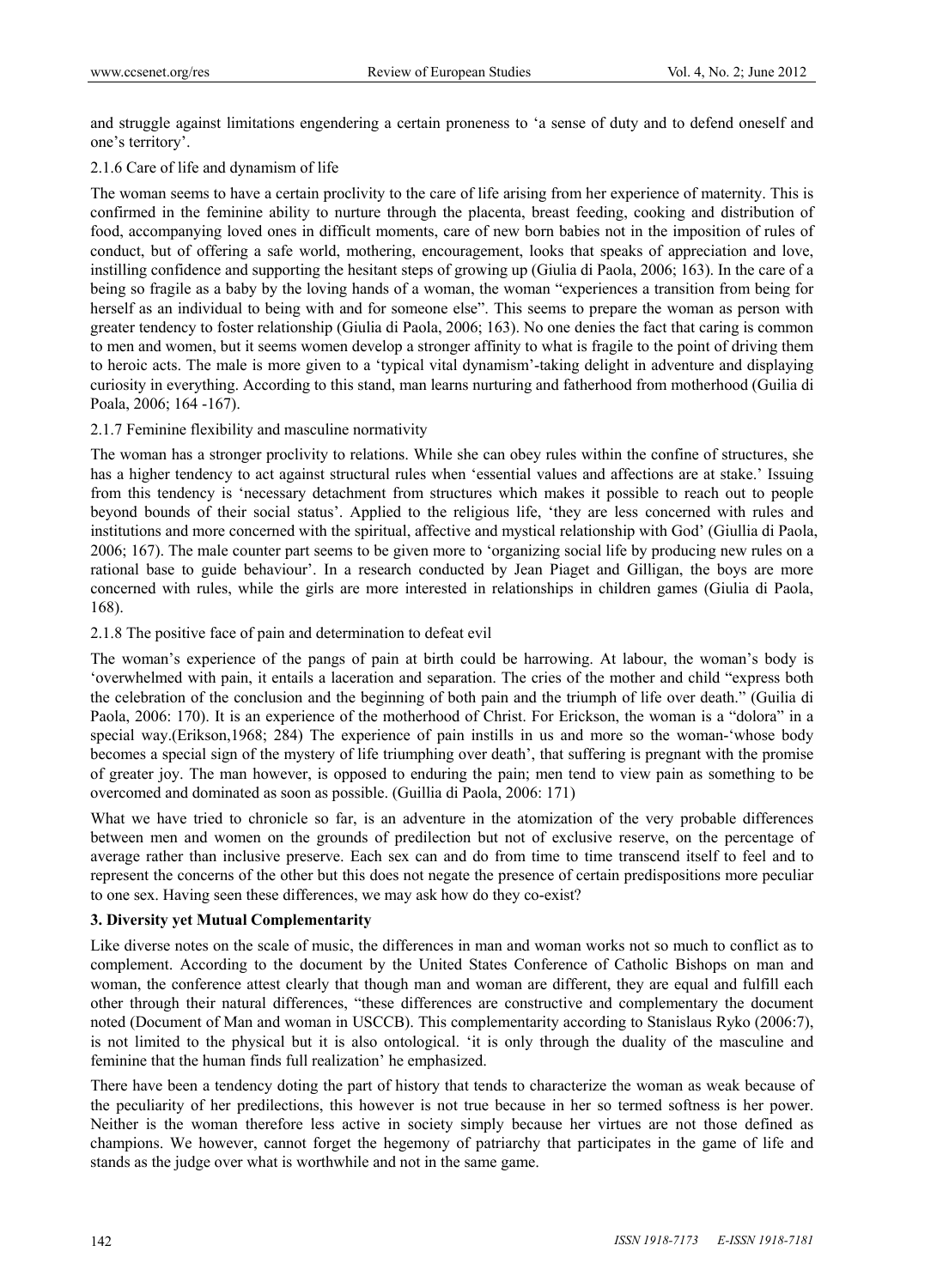According to John Paul II 'In the sphere of what is "human" , of what is humanly personal-"masculinity" and "femininity" are distinct, yet at the same time they complete and explain each other.(D. Mno 25). The personal resources of femininity the pope holds are certainly no less than the resources of masculinity: they are merely different'. (D m 10) for the pope likewise, marriage entails a form of subjugation but it is not a subjugation of sex to the other but of the spouses out of reverence for Christ, to one another

# *3.1 Complementarity and development*

So far, we have tried to recognize the differences in composition and in perspective between the masculine and feminine while holding that these peculiarities complement one another. It is our believe, that the man brings his masculine charisma and perspective to bear in every field of endeavor where he is engaged. The woman likewise from the wealth of her feminine gifts brings a special feminine touch to bear in every place she may find herself. As Erik Erikson would say, 'the woman is never not-a-woman'. Resonating on the same frequency Pope John Paul II noted with regards to the feminine specialty that "into the heart of the family and then of all society, you bring the richness of your sensitivity, your intuitiveness, your generosity and fidelity. (John Paul II No 2). The same John Paul II defined this peculiarity of the woman as the "feminine genius".

The balanced development of any society or nation then, involves harnessing the diverse talent of and equal participation of all members either masculine or feminine. The United Nations Organization states this so simple and yet so succinct. "The full and complete development of a country, the welfare of the world and the cause of peace requires the maximum participation of women as well as men in all fields (UN, declaration on the elimination of the discrimination against women. 1967).

To buttress this point, let us take for an analysis, the upbringing of a child. Children seem to seek different things from their parents: security from their mother, friendship and stimulation from their father. (Nicholson, 1993;156). Owing to this, researchers have concluded that 'paternal deprivation is just as serious a threat to children's welfare as maternal deprivation. (Nicholson, 1993; 158): a child who suffers from such a deprivation may die from what he calls marasmus adjoined Eric Ben, the father of transactional analysis.

While the nation might not die from a deprivation of the paternal or maternal contribution, it is natural to assume that it will diminish and never achieve its proper greatness. Opinions are generally agreed that a superabundant predominance of the public forum with the masculine gender suffocates the feminine genius from manifesting and contributing to the wealth of the nation.

Mercy Oduyoye (1986:121) holds that, 'The female principle and perspective have not been explored sufficiently while the "male" has been over used to the point of stagnation, thus plunging us all into a status quo that defies analysis.

'Women's dignity has often been unacknowledged and their prerogatives misrepresented; they have often been relegated to the margins of society and even reduced to servitude. This has prevented women from truly being themselves, and it has resulted in a spiritual impoverishment of humanity'. (Letter to women no. 3). It is the informed recommendation of this paper therefore, that progress of a nation will be on a speedy plinth if the charisma of its male and the genius of its female are equitably harnessed for the good of the nation.

## *3.2 Complementarity in Nigeria*

Under this paragraph, we are seeking to glean the pattern of the presence of complementarity on the Nigerian soil.

Though Nigeria was patriarchal in linage, the woman enjoyed a greater privilege under the pre-colonial rule. Ogunsheye observed that the woman had important jobs. "A woman who was without a craft or trade, or who was totally dependent on her husband, was not only rare, but was regarded with contempt" (Effa Etoh, 1992). Effa noted the fact that most often, the women carried out separate functions from the men and these functions were fully complementary (Effa Etoh, 1992). The pre-colonial Nigerian woman was strong and participated in the progress of her family and community according to her own mode. They held important administrative offices in some cultures. In pre-colonial Bornu, they held the office of the Megira (Queen mother). In ancient Zaria the foot print of queen Bakwa Turuku and her daughter Queen Amina remains indelible.

Most historians term the colonial era as the thief of the woman's dignity in Nigeria. A proposition which may not be far from the truth as the colonial masters imposed its patriarchal pattern on already existing patriarchy doubling the effect. According to Cheryl Johnson "*Colonial patriarchy imposed on indigenous male domination exacerbated the inequalities between women and men and turned the pre-colonial sexual division o f labour into the ghetoizatioin of women in the economy* (Cheryl Johnson, 1986:238).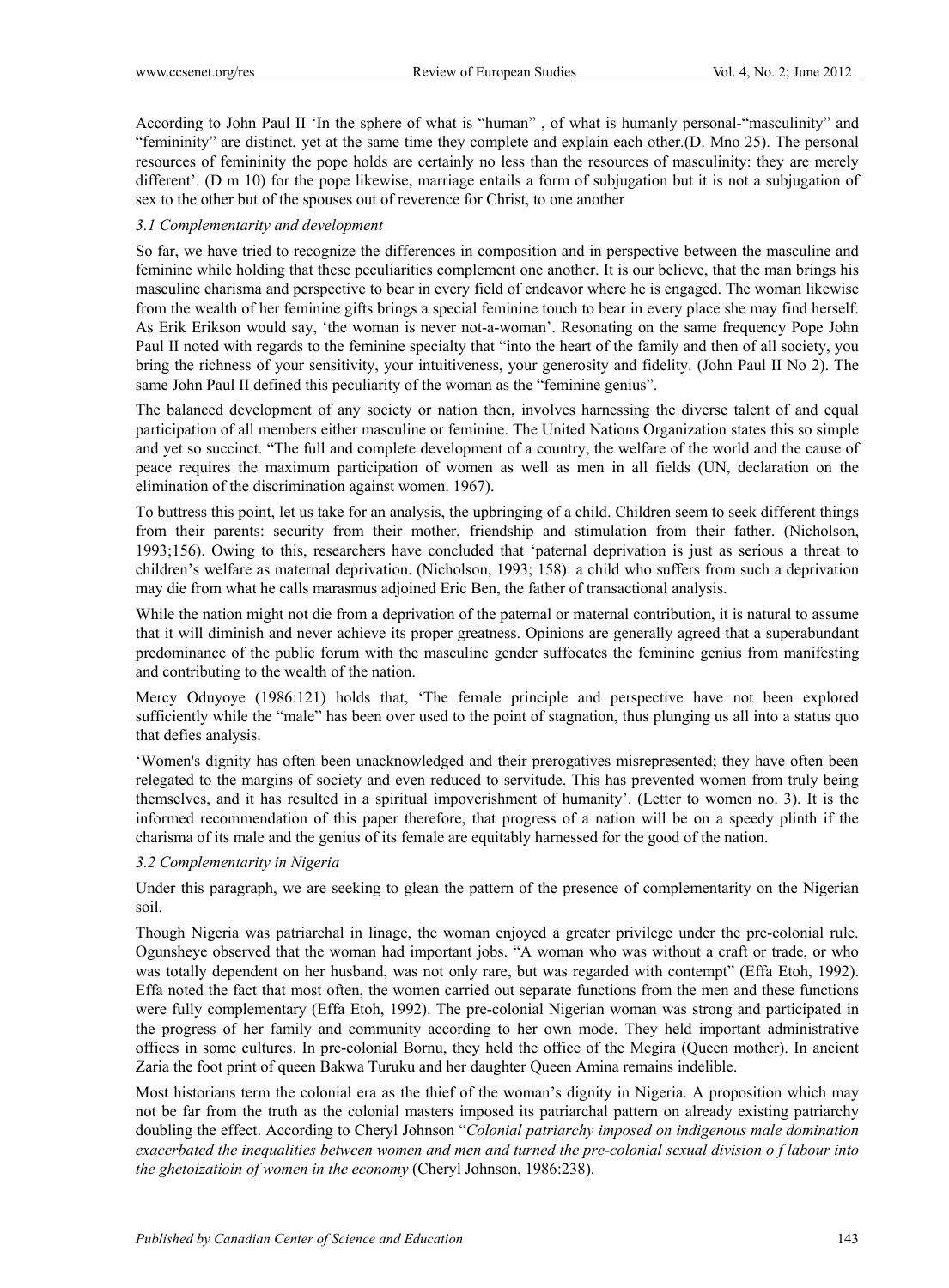The 1920 and 1940 riots in Aba, Owerri, Calabar, and Abeokuta were more of reactions against too much domination. Women were denied large scale loans which was necessary for participating in colonial export economy. Women were denied franchise and very few were allowed political and administrative offices. The presence of women in administration began around 1950 with the appointment of women like (Mrs) Olufunmilayo RansomeKuti (appointed into the Western Nigeria House of Chiefs); Chiefs (Mrs) Margaret Ekpo and Janet Mokelu (both appointed into the Eastern Nigeria House Of Chiefs).( Effa Etoh, 1992). Franchise was first granted to women in the east in the same 1950. These factors adversely disadvantaged the woman.

## *3.3 Mise en scene of modern Nigeria*

The first days of post colonialism was not too different. In the ratio of 100% of the workforce, women constituted only 6.9, 8.7% in 1970 arising to 12.6% in 1980 (Effa Etoh, 1992). Only 3% of Nigerian women were in the countries parliament (Omaliko, 2001; 45). According to 1995 estimate, 28.18% of Nigerian women were in the active labour force compared to the 51.13% of men (Omaliko, 2001; 43).

The participation of women in the public forum commendably has continued to increase in Nigeria. It is worth noting that president Goodluck had elected a couple of females into high positions, however much remains to be done.

According to 1998 census, the population of Nigeria was 120.8 million people. The document furnishes us the fact that women made 50.7% of the population but with regard to the workforce, they make only 36%. While the percentage of men without job was 2.8%, the percentage of women without work was 3.4%. With regards to literacy, the document records 52% of women as against 70% of men. 36% of women live in condition of polygamy while 20% of women suffer violation in adult relationship. With regards to female circumcision, 50% of women have undergone this abuse. Whereas in the educational parlance, while there is 100% registration of boys in primary schools, there is only 70% of girls and for the secondary school, the ratio is 58% of girls to 60% of boys.

The fact that the woman is disadvantaged in the above data is clear. The frequency of the girls in schools and women in places of jobs is far less in the above data. More so there are other subtle ways the woman is denied an equal personality. According to an Igbo saying *Di Bu ugwu nwanyi* (a woman's dignity in society is her husband) (Omaliko 2001: 41). Women and girls in Nigeria are subjected to violence by members of their families and their communities. Worst of all majority of these acts of violence are perpetuated by husbands, partners and fathers. Such violence is all too frequently excused and tolerated, not denounced, and the Nigerian government fails to investigate and punish (violence in Nigeria). According to Okogie, the Nigerian women are 'excluded from power, exploited at all levels and derided most of the time by society (Okogie, 2002:60).

Currently under the present presidential system, out of 32 ministers only 7 are women; it may interest us to know that this female persons in public office are doing rather marvelously.

It would be right then to say that the Nigerian woman is marginalized in the field of public life, families and education and there is no proper effectuation of complementarity.

One of the new altars where the image of the African woman is sacrificed is that of the media especially the very fecund and prolific Nollywood. The media representation tends to depersonalize woman and reinforce traditional prejudice. More so most of the media image does not reflect the changing attitudes but promote unfounded stereotypes.

#### *3.4 The effect of the absence of women*

Nigeria is like a baby estranged succulent embrace, starved of the nurturant milk and deprived of the soothing caress of his mother, can he grow? Surely it will, but a stunted growth. The stark paradox between Nigeria's wealth of resources and personnel is but a strong indication that something is wrong. The economic, social and political ambit of every nation is determined by the people that flood its streets. The personality and predisposition of a man or woman is more often molded in the early years of life. Hence the truth of Chinweizu that who ever trains a child in its first years shapes it for life (Chinweizu 1990:140). It is exactly this period of life that most children stay under the aegis of their mother. It has further been noted that that declines in infant mortality, improved nutrition and medical care as well as lower fertility rates were functions of a mother's level of ability.

It therefore follows that denying the woman folk an inevitable position of equality in the podium of national development will leave a very negative imprint on the part of the nation's growth. John Paul II acknowledging this fact calls for an urgent need to achieve real equality in between men and women. He further opined that a greater presence of women in society will prove most valuable, for it will help to manifest the contradictions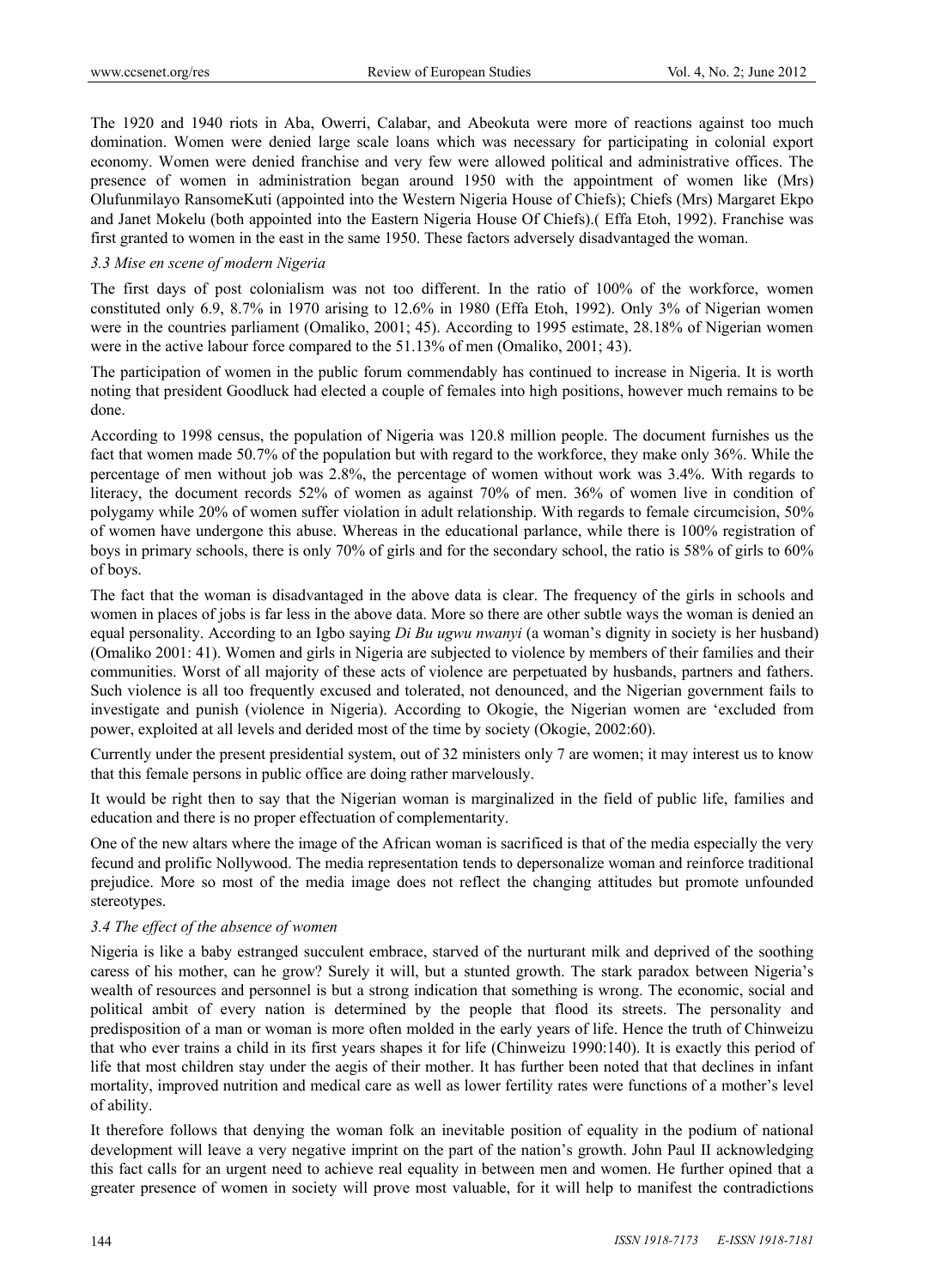present when society is organised solely according to the 'criteria of efficiency and productivity', and it will force systems to be 'redesigned in a way which favours the process of humanization which mark the civilization of love'. (John Paul II. No 4)

### **4. Empowering the Nigerian Women**

A better Nigeria in the vision of this paper can only be achieved with the proper equilibrium of the richness of its male attributes and the genius of its female citizens. To achieve this then, there is need for an empowerment of the woman in Nigeria.

Empowerment literally means to give power to, to give strength and confidence. According to Marguerite Peeters, it is a social engineering process sensitizing women to the inequalities. Empowerment seeks to strengthen women to take their proper place in 'taking decisions and exercising negotiating powers', make their voice heard, but be able to organise and influence the direction of social change, and create a just social and economic order, at the national and international level (2006:83).

This empowerment can only take place through a complementary contribution of both man and woman for the benefit of both.

## *4.1 Chronicle of empowerment*

Much has been done to empower the woman to fulfil her destiny in the society of persons. Under the aegis of United Nations, a lot of conventions and conferences have been held to promote and empower the woman. From the conventions of the political right of women in 1952 through the world year of women in 1975, in which equality of the sexes was officially proclaimed by the UN, leading to the global conferences on women issues in Mexico -June to July 1975, with delegations from 133 states. The Mexican conference had a clear goal to promote equality of men and women and to foster the integration of women in the total development effort and to increase the contribution of women to the strengthening of world peace (Handbook for Legislation on violence against Women (2010, 17-18). The fruition of this conference engendered the declaration of the decade of women from 1976-1985. The approval of the convention on the elimination of all forms of discrimination against women in 1979, the 2<sup>nd</sup> global conference Copenhagen conference of 1980 which addressed employment, health and education of women, the third world conference in Nairobi 1985 to evaluate the decade of women and the fourth world conference on women which was held in Beijing from  $4<sup>th</sup>$  to  $15<sup>th</sup>$  September 1995 are no small milestones on the part of feminine empowerment.

On the local scenery of Nigeria, Okogie attests to the fact that governmental and non-governmental associations have made strong efforts to alleviate the plight of the discriminated Nigerian woman. Such groups as gender and action development, constitutional right project, women in justice programme, public enlightenment outreach programme for market women, women law and development centre, women in Nigeria, win, better life for rural women, catholic women organization, Nigerian association of women journalist. These organizations and many individuals are doing a lot to better the lot of the Nigerian woman.

However, one veritable vehicle of empowerment which this paper wants to recommend is the media of mass communication.

#### *4.2 The role of the media in empowerment*

Anthony Giddens may not be far from the truth when he declared that we live in an interconnected age in which people from around the globe participate in a single information order (2001:453). Indeed the world has become a global village as Marshal McLuhan predicted a phenomenon that owes its existence more than anything else to the media of mass communication.

The media has a hegemonic function, transversing the barricaded frontiers of nationality, permeating the impervious enclaves of homes and infiltrating the guarded and invisible terrain of the mind. The media by promoting loosely interrelated corpus of ruling ideas takes up an agenda setting function and the most pronounced agent of socialization. We can boldly refute the phrase 'the power is in the barrel of the gun with the 'influence is in the media of communication.

With such a hegemonic function, the media becomes a potent podium from which one can make or mar. Sad to note, the media has been used to downplay the role and personality of the woman on manifold front.

#### *4.3 Media and discrimination*

According to Eugenia Abu, a broadcaster with the NTA, the media in Nigeria promotes the ruling ideology of the land which is infused with patriarchy. The media in Nigeria therefore, reinforces the stereotype of a passive, dependent and subservient woman. (1997:208). In other instances, the media has sold a negative image of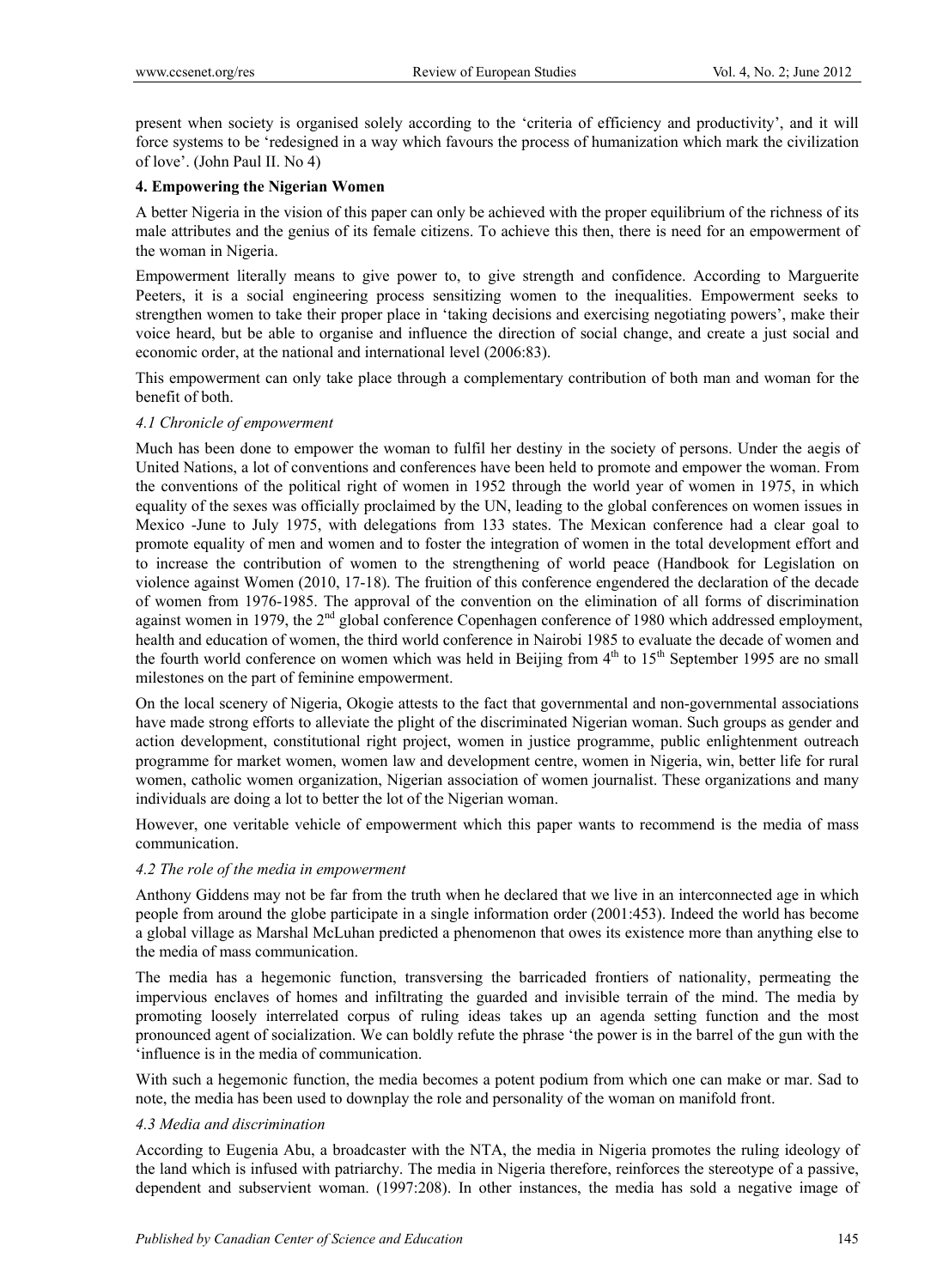woman where the old and wrinkled woman becomes the image of a wizard, the gorgeous lady becomes the prostitute and the loving and caring wife becomes daft and unintelligent. A famous song played on the Night of a thousand laughs depict every woman and girl in Nigeria with a negative connotation, the Ibo girl as money monger, the Yoruba girl as dirty, the Calabar girl as wayward and incurable nymph, etc. Such stereotyping does more harm to the perception and acceptance of the woman in the public and private forum.

## *4.4 Media for Nigerian women empowerment*

Stemming still from the hegemonic rule of the media, vehicles of mass communication can be put to positive use to promote the dignity, equality and genius of the woman as a strong counterpart in the progress of the community.

Such representation must eschew exaggerations even in the name of humour. Seek to give a more constructive view of the roles of the woman and man in the family and community building while setting a paradigm for younger girls. This implies ipso facto the censorship of the media and its content to see if it promotes the welfare of the nation or not.

The media can also be used to impact knowledge especially the literacy education of women. Educated women here have a strong role to play in the socialization of their fellow women. Women must gather their forces and voices together under organizations that can promote their interest.

As far as personal rights are concerned, there is an urgent need to achieve real equality in every area: equal pay for equal work, protection for working mothers, fairness in career advancements, equality of spouses with regard to family rights and the recognition of everything that is part of the rights and duties of citizens in a democratic state. (J.P.11 4)

The recommendations of the convention on the elimination of all forms of discrimination against women is imperative here, "By accepting the Convention, States commit themselves to undertake a series of measures to end discrimination against women in all forms, including:

- to incorporate the principle of equality of men and women in their legal system, abolish all discriminatory laws and adopt appropriate ones prohibiting discrimination against women;
- to establish tribunals and other public institutions to ensure the effective protection of women against discrimination; and
- to ensure elimination of all acts of discrimination against women by persons, organizations or enterprises."

Finally a quote from a famous psychoanalyst Erikson (1968; 293) summarizes this paper, "there is something in woman's specific creativity which has waited only for a clarification of her relationship to masculinity (including her own) in order to assume her share of leadership in those fateful human affairs which so far have been left entirely in the hands of gifted and driven men, and often of men whose genious of leadership eventually has yielded to ruthless self-aggrandizement. Mankind now obviously depends on new kinds of social institutions which guard and cultivate, that which nurses and nourishes, cares and tolerates, includes and preserves.

## **References**

Abu, E. (1997). *Women in Broadcasting: An African Perspective in deregulation of broadcasting in Africa.*  Lagos: National broadcasting commission.

Aucante, V. (2006). In Pontificum Consilium Pro Laicas, *Men and Women; Diversity and mutual Complementarity.* Roma: Editrice Vaticana.

Cheryl, J. (1986). Class and Gender, a consideration of Yoruba women during the colonial period. In Robertson, C. & Berger, I., *Women and class in Africa* (pp. 238). New York: Africana Publishing company.

Chin, W. Z. (1990). Anatomy of Female Power: A Masculinist dissection of matriarchy. Pero Press, Lagos, Nigeria Covention on the elimination of all forms of discrimination against women. [Online] Available: http://www.un.org/womenwatch/daw/cedaw/

Department of Economic and Social Affairs ⁄ Division for the Advancement of Women. (2010). *Handbook for Legislation on Violence against Women.* New York: United Nations Publication.

Effah, A. (1992). Women in the Development of Nigeria Since pre-colonial Times.

Erickson, E. (1968). *Identity Youth and Crisis.* New York: W.W. Northon.

Giddens, A. (2001). *Sociology* (4th edition). UK: polity press.